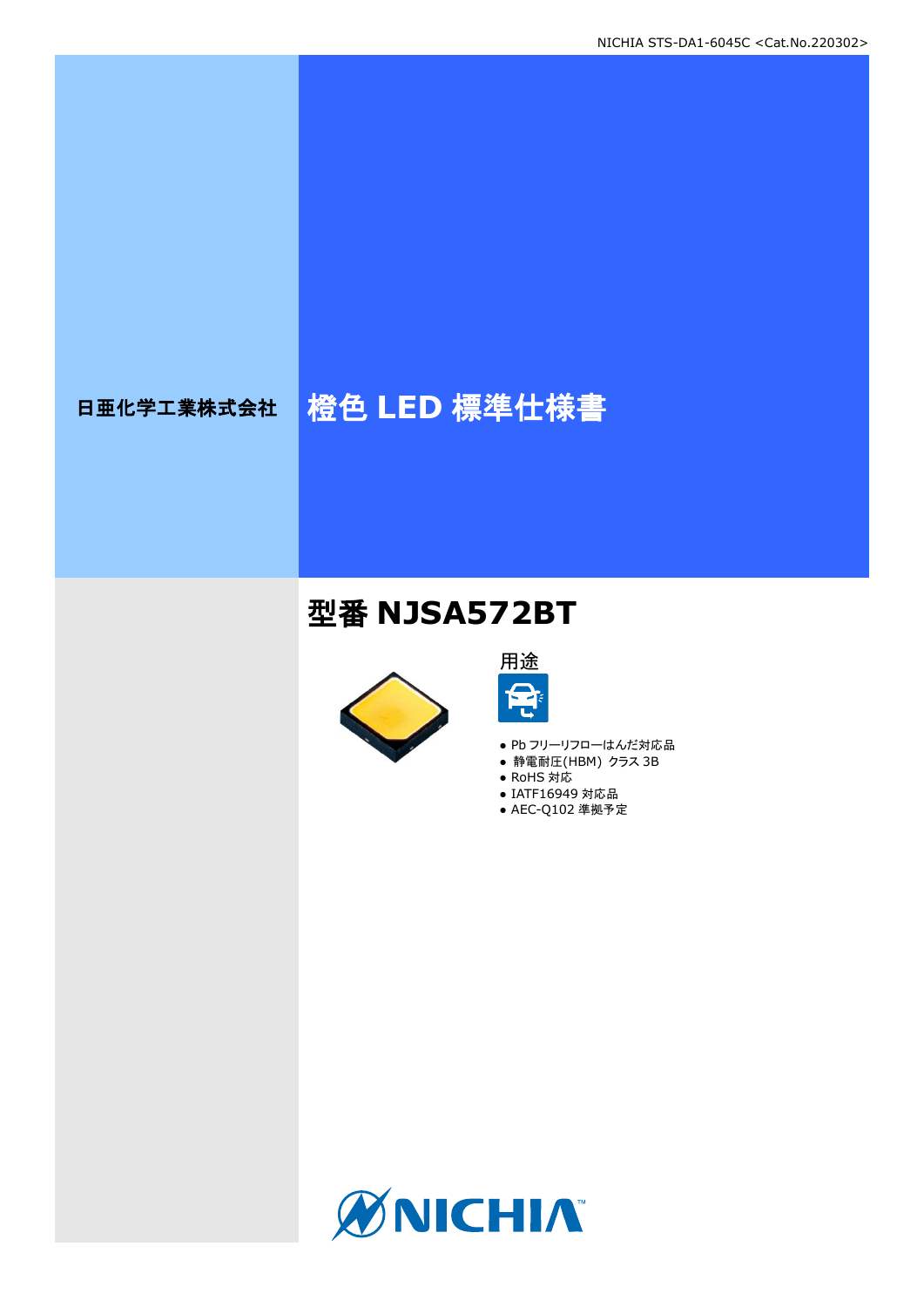### 規格

### (1) 絶対最大定格

| 項目        | 記号                         | 最大定格           | 単位             |
|-----------|----------------------------|----------------|----------------|
| 順電流       | IF                         | 450            | mA             |
| パルス順電流    | $I_{FP}$                   | 900            | mA             |
| 静電耐圧(HBM) | <b>VESD</b>                | 8              | kV             |
| 逆方向許容電流   | $I_{R}$                    | 85             | m <sub>A</sub> |
| 許容損失      | $P_D$                      | 1.46           | W              |
| 動作温度      | $T_{\text{opt}}$           | $-40 \sim 125$ | °C             |
| 保存温度      | ${\mathsf T}_{\text{sta}}$ | $-40 \sim 125$ | °C             |
| ジャンクション温度 | Т١                         | 150            | °C             |

\* Ts=25°C での値です。

\* IFP条件は、パルス幅 10ms 以下、デューティー比は 10%以下です。

\* 静電耐圧(HBM)は ANSI/ESDA/JEDEC JS-001 のクラス 3B です。

### (2) 特性

| 項目   |   | 記号                   | 条件            | 標準   | 最大   | 単位   |
|------|---|----------------------|---------------|------|------|------|
| 順電圧  |   | VF                   | $I_F = 150mA$ | 3.0  | -    |      |
| 光束   |   | $\Phi_{v}$           | $I_F = 150mA$ | 42   | -    | Im   |
|      | x |                      | $I_F = 150mA$ | 0.57 |      |      |
| 色度座標 |   | -                    | $I_F = 150mA$ | 0.42 |      |      |
|      |   | $R_{\theta}$ JS_real | -             | 8.8  | 11.0 |      |
| 熱抵抗  |   | Rejs el              |               | 6.2  | 7.7  | °C/W |

\* Ts=25°C での値です。

\* 光束は、CIE 127:2007 に準拠した国家標準校正値と整合をとっています。

\* 色度座標は、CIE 1931 色度図に基づくものとします。

\* 熱抵抗 RθJS\_realは電力変換効率(ηe=30%)を考慮した値です。JESD51 をご参照ください。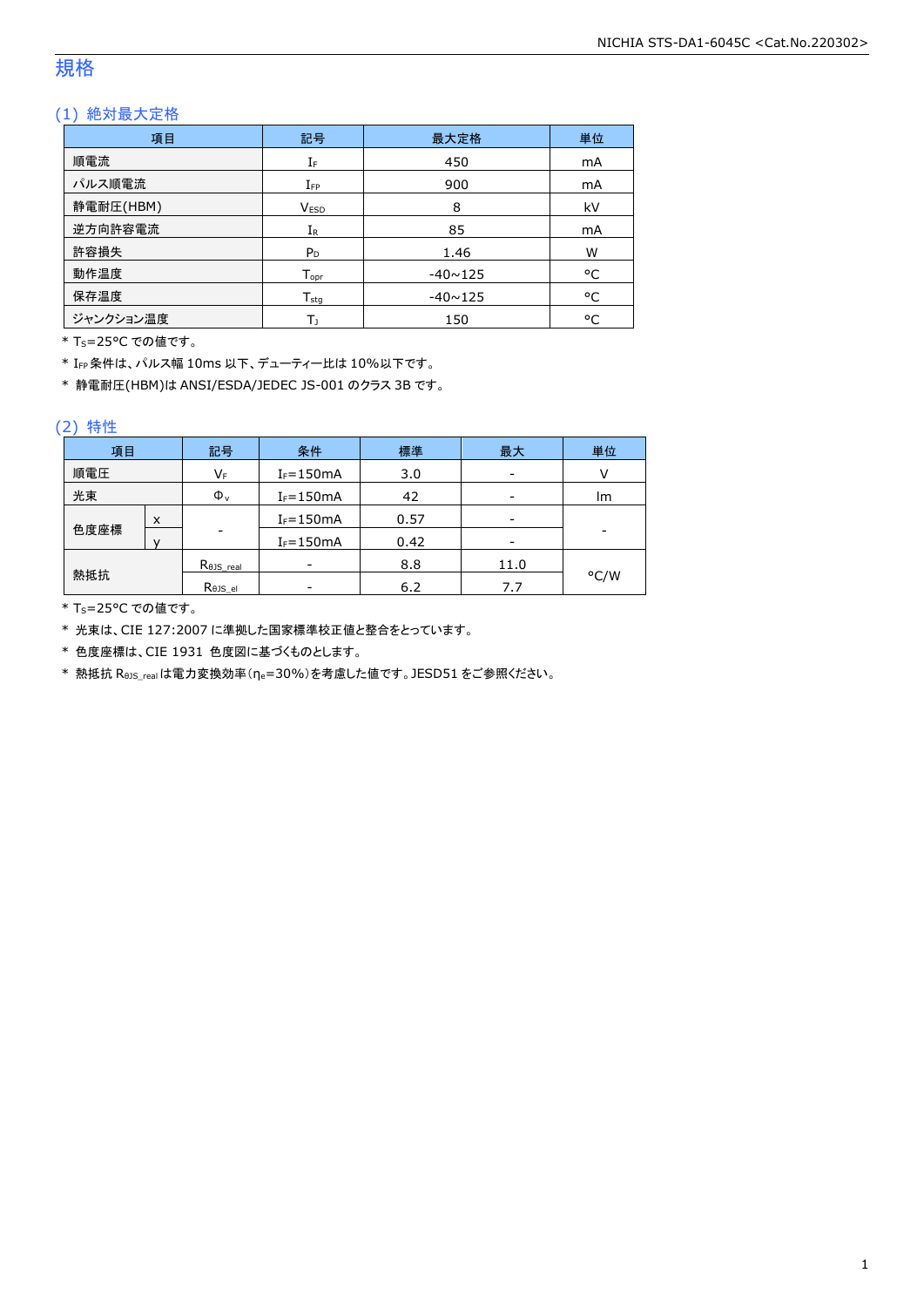## ランク分け

| 項目  | ランク        | 最小   | 最大   | 単位 |  |
|-----|------------|------|------|----|--|
|     | A31a       | 3.10 | 3.25 |    |  |
| 順電圧 | U29        | 2.90 | 3.10 | V  |  |
|     | A26b       | 2.75 | 2.90 |    |  |
|     | <b>B40</b> | 40   | 50   |    |  |
| 光束  | <b>B30</b> | 30   | 40   | lm |  |

色度範囲

|   | ランク L3 |       |       |       |
|---|--------|-------|-------|-------|
| X | 0.576  | 0.549 | 0.562 | 0.589 |
|   | 0.407  | 0.425 | 0.438 | 0.411 |

\* Ts=25°C での値です。

\* 順電圧は±0.05V の公差があります。

\* 光束は±5%の公差があります。

\* 色度は±0.003 の公差があります。

\* 1 注文単位に対して上記のランクを納入します。又、その納入比率は問わないものとします。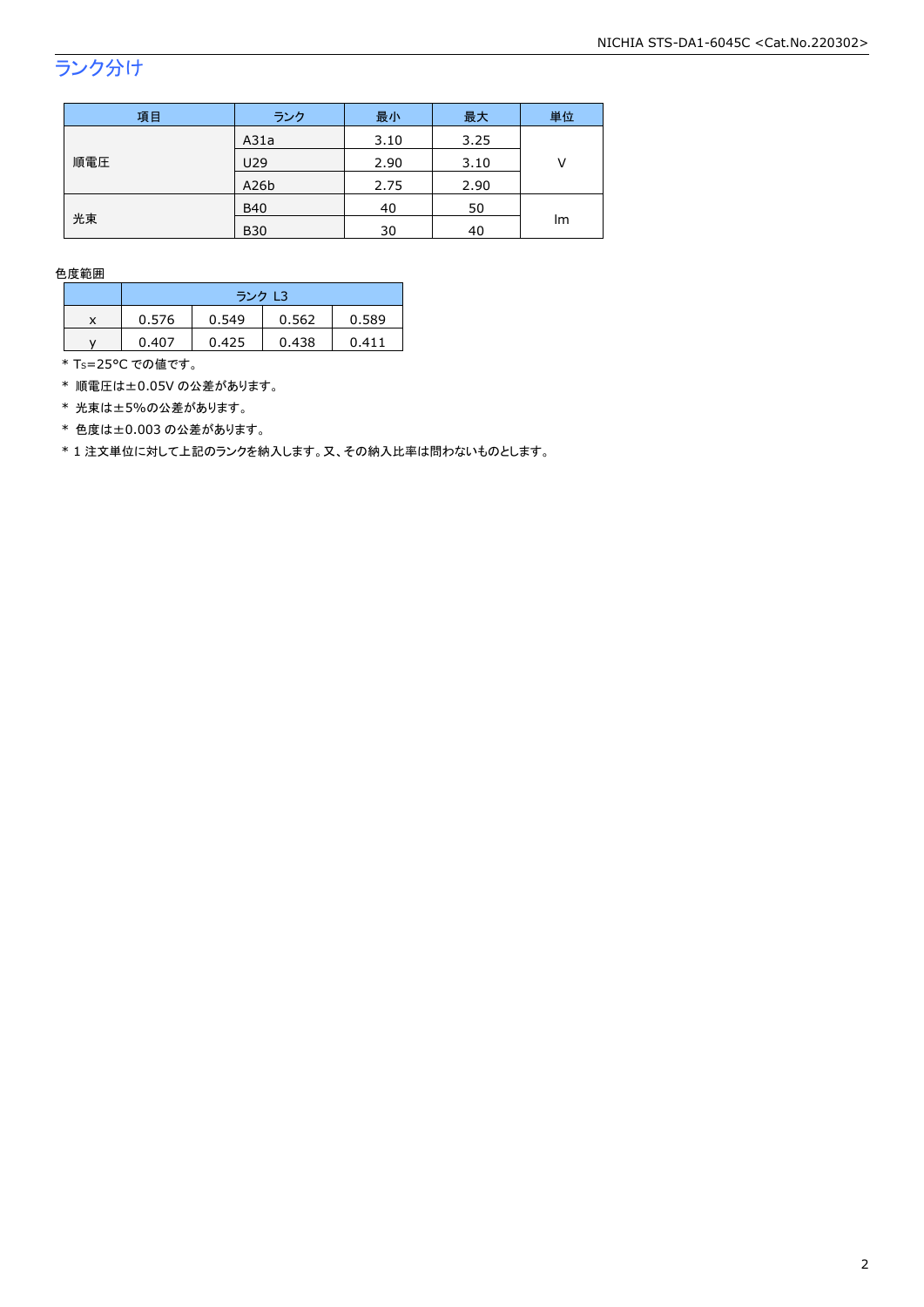色度図



3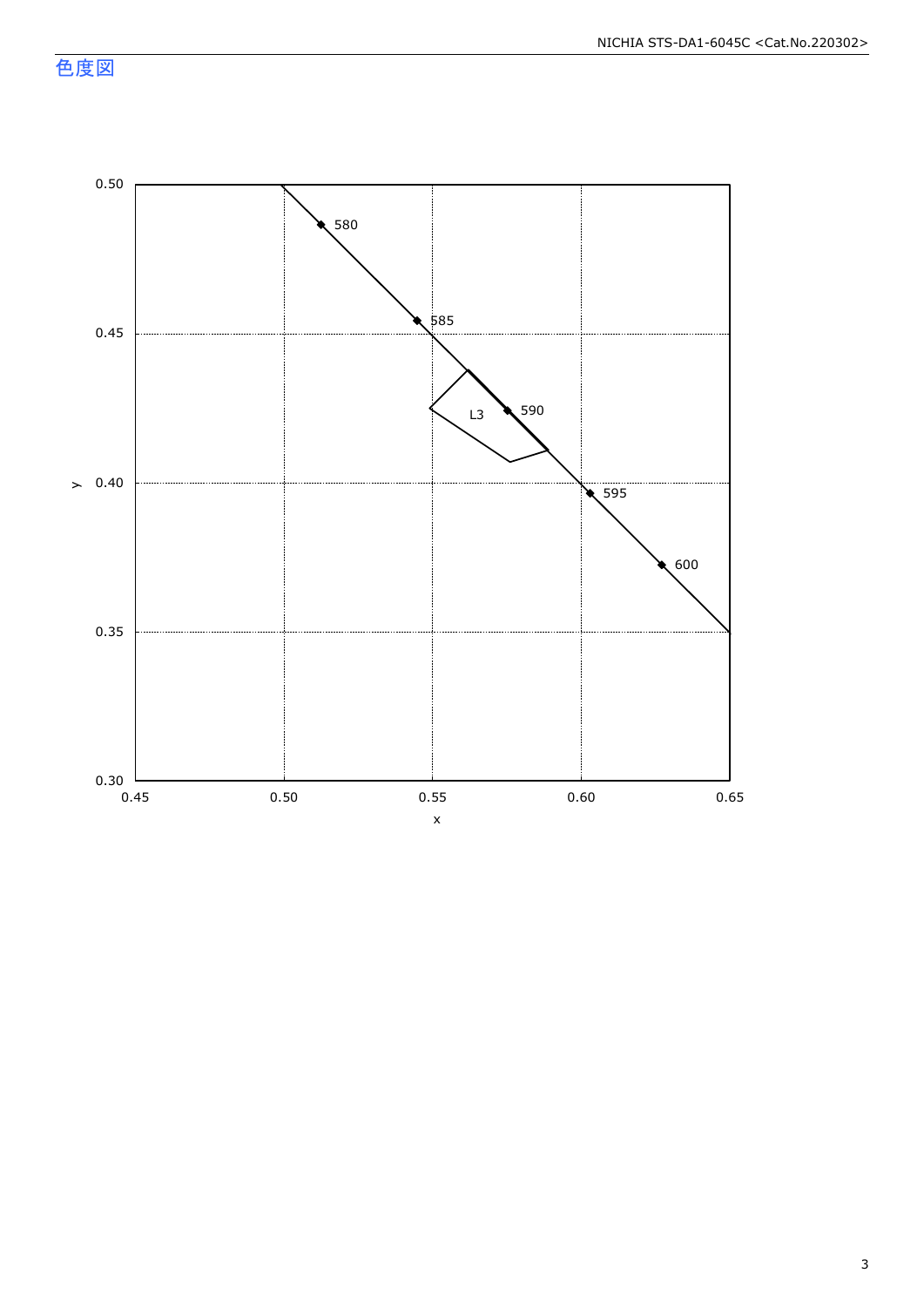### 外形寸法

This product complies with RoHS Directive. 本製品はRoHS指令に適合しております。 \*

The dimension(s) in parentheses are for reference purposes. 括弧で囲まれた寸法は参考値です。 \*

Part No. NJSx572B

No. STS-DA7-18587<br>(単位 Unit: mm,公差 Tolerance: ±0.2)











| 項目 Item                                           | 内容 Description                                                           |  |
|---------------------------------------------------|--------------------------------------------------------------------------|--|
| パッケージ材質<br>Package Materials                      | 耐熱性ポリマー<br>Heat-Resistant Polymer                                        |  |
| 封止樹脂材質<br><b>Encapsulating Resin</b><br>Materials | シリコーン樹脂<br>(拡散剤+蛍光体入り)<br>Silicone Resin<br>(with diffuser and phosphor) |  |
| 電極材質<br>Electrodes Materials                      | 余メッキ<br>Au-plated                                                        |  |
| 質量<br>Weight                                      | 0.019q(TYP)                                                              |  |

Dimensions do not include mold flash. \* バリは寸法に含まないものとします。

The side with the larger distance is the cathode. Example: a>b, then a is the side that has the cathode. \* a>bとなる場合、aがカソード側です。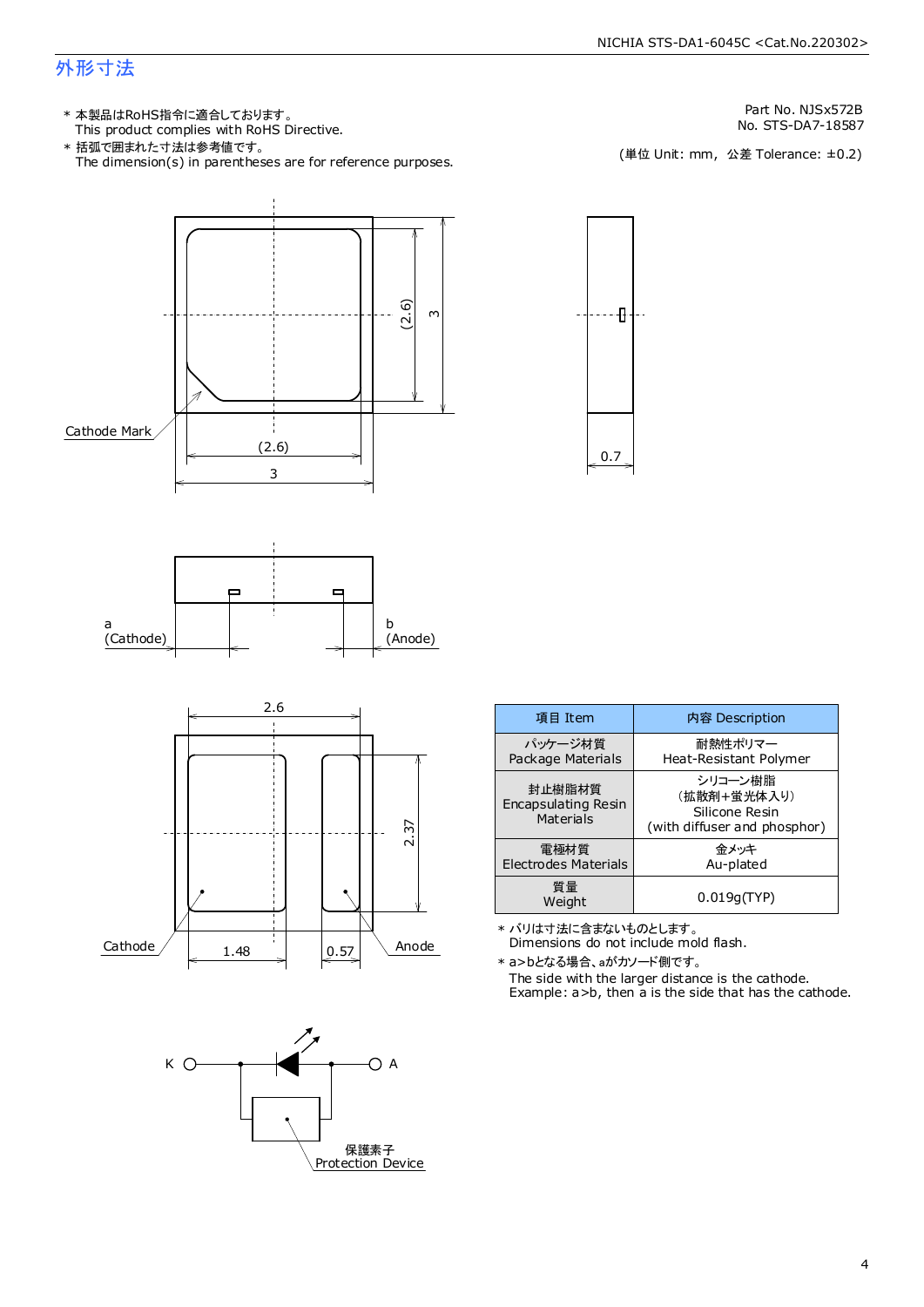#### NICHIA STS-DA1-6045C <Cat.No.220302>

### はんだ付け

● リフロー推奨条件(Pb フリーはんだ使用時)



● 手はんだ推奨条件

|   | 厚 | 50%<br>以下 |  |
|---|---|-----------|--|
| 間 |   | 秒以内       |  |

● 推奨取り付けパターン ろんじょう しょうしゃ ゆうしゃ ウィック・サービス きゅうしょく 推奨メタルマスク開口パターン





(単位 Unit: mm)

- \* 本製品は、リフロー対応品です。ディップはんだについては保証できません。
- \* リフローはんだは 2 回まで、手はんだは 1 回までとして下さい。
- \* ピーク温度からの冷却温度勾配が緩やかになるように配慮して、急冷却を避けて下さい。
- \* 大気リフローの場合、リフロー時の熱や雰囲気の影響により、光学的劣化を起こすことがあります。リフローに際しては、窒素リフローを推奨します。
- \* 本製品は、封止材料にシリコーン樹脂を用いているため、上面の封止部が柔らかく、力が加わると傷、欠け、剥がれ、製品の変形、断線や信頼性に影響 を及ぼす恐れがあります。封止部に圧力を加えないで下さい。
- \* 基本的にはんだの取り付け後の修正は行わないで下さい。やむをえず修正する場合は、双頭式のはんだコテを使用して下さい。また、事前に修正による 特性の劣化のなきことを確認の上行って下さい。
- \* はんだ付け時、加熱された状態で LED にストレスを加えないで下さい。
- \* 実装機を使用する場合は、本製品にあった吸着ノズルを選定下さい。発光面サイズより小径のノズルを使用しますと発光面を傷つけると共に LED が不灯 に至る可能性があります。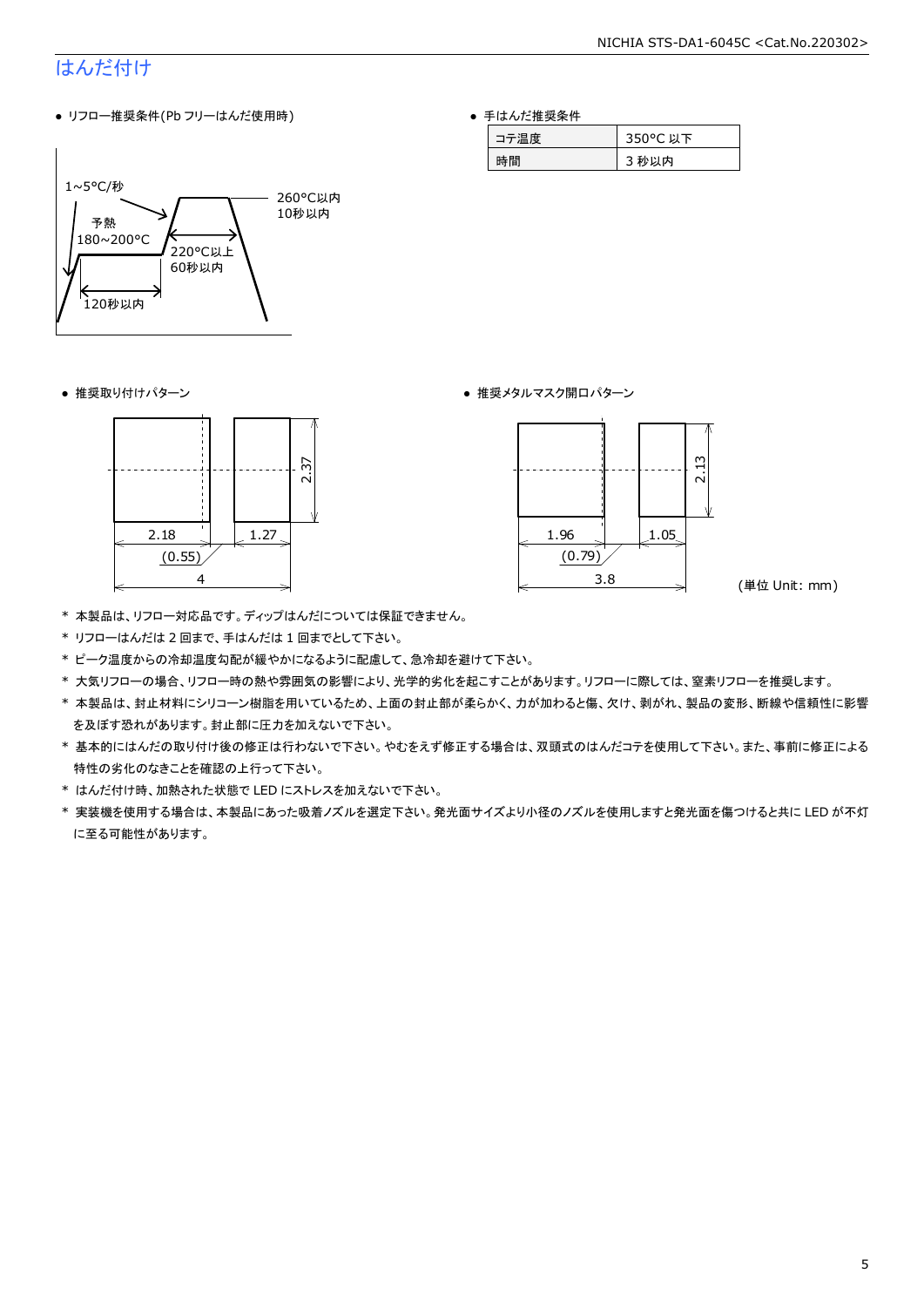- \* トップカバーテープを製品吸着の直前に剥離する場合、ベーキング有無含め製品の吸着が安定しない場合があるため、吸着位置よりも手前でのトップカ バーテープの剥離を推奨します。条件を充分に検証の上でご使用をお願い致します。
	- ノズル吸着位置の手前で製品テープを剥離(推奨)



- \* 基板へ実装の際は極性判別認識の設定条件を充分に検証の上、ご使用ください。万が一、目視検査等でのカソードマークの判別が不明な場合は、製品 裏面部または製品側面部の確認をお願い致します。
- \* あくまで推奨ランドは LED を問題無く取り付けられるランドサイズとなっています。高密度実装などで実装精度が必要となる場合は、それに適したランド形 状を検討下さい。
- \* はんだの種類はリフロー温度や手はんだ温度を加味して選定下さい。
- \* フラックスを使用する場合はノンハロゲンタイプを推奨します。また LED に直接フラックスがかかるような工程設計は行わないで下さい。
- \* 取り付けパターンに対して、はんだ種類及びはんだ塗布量が問題ないことを事前に確認して下さい。
- \* 電極パターンが全てパッケージの裏面にあるため、はんだ部が外観では確認できません。貴社にてはんだ条件を充分に確認の上でご使用下さい。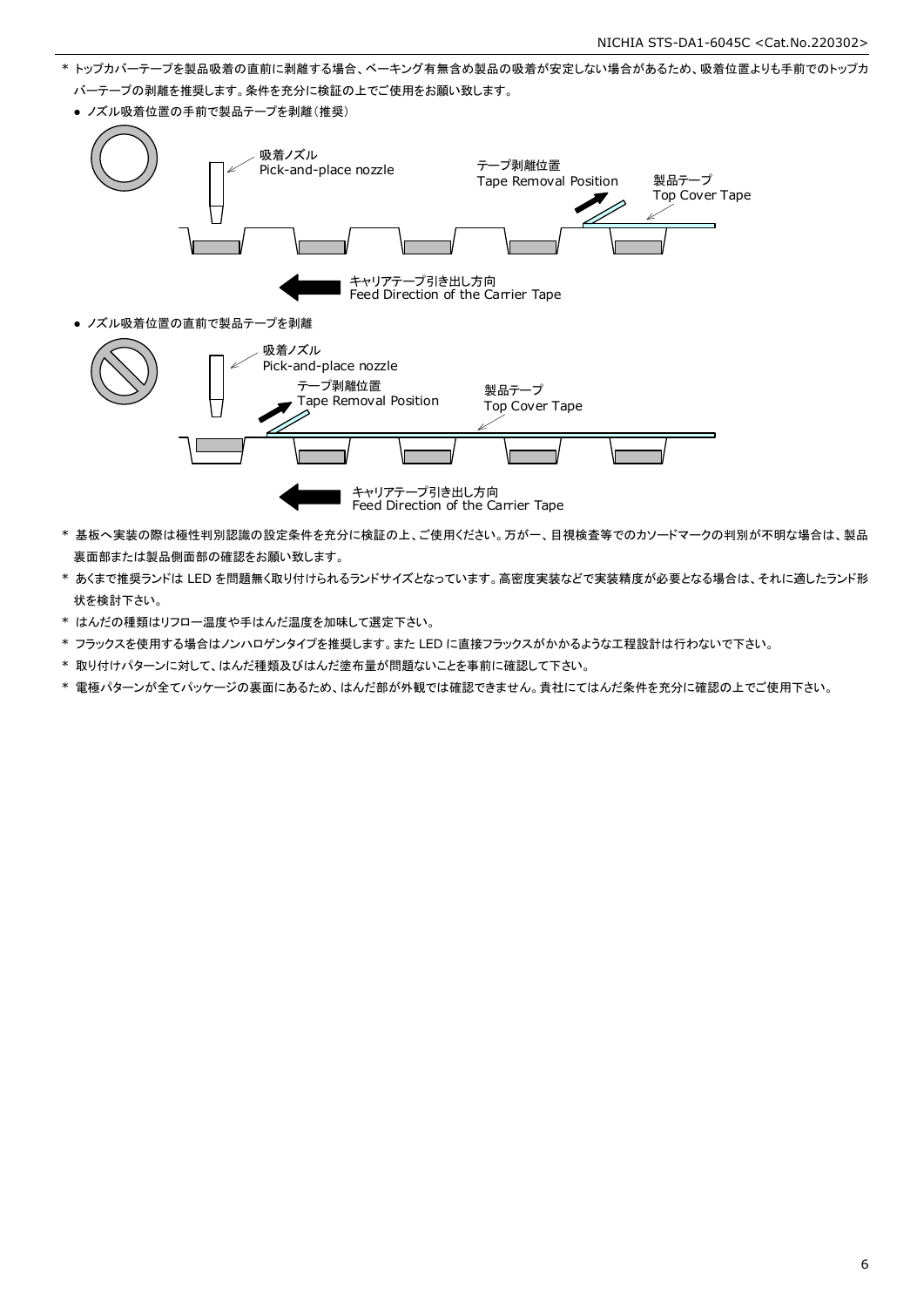### テーピング仕様

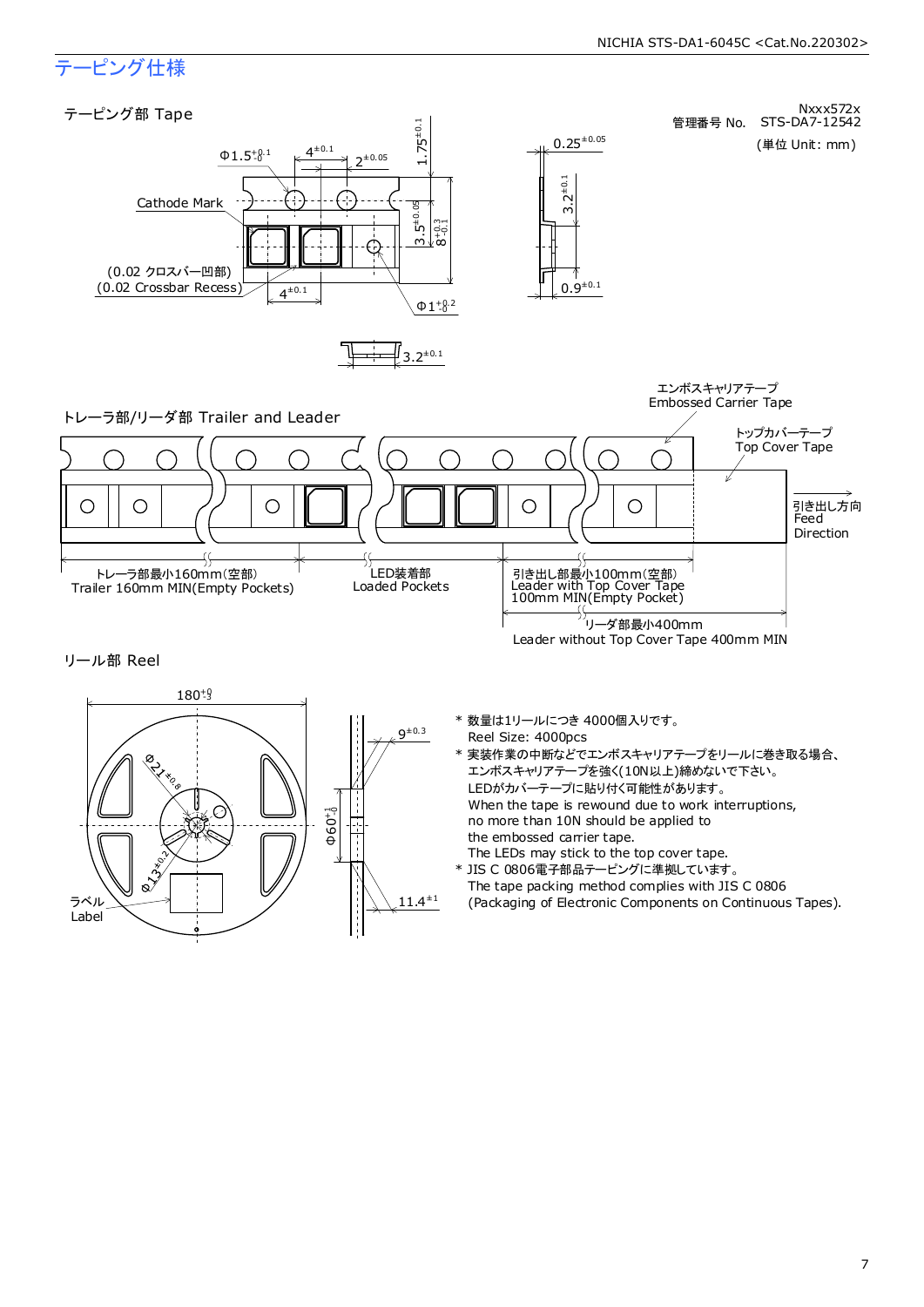### 梱包仕様

Reels are shipped with desiccants in heat-sealed moisture-proof bags. シリカゲルとともにリールをアルミ防湿袋に入れ、熱シールにより封をします。

No. STS-DA7-0006F Part No. Nxxxxxxx



Label ラベル  $\mathscr{D}$ NICHIA XXXX LED PART NO.: **Nxxxxxxx** \*\*\*\*\*\*\* LOT: YMxxxx-RRR QTY.: PCS<br>RoHS INAKA, ANAN, TOKUSHIMA, JA

Moisture-proof bags are packed in cardboard boxes with corrugated partitions. アルミ防湿袋を並べて入れ、ダンボールで仕切ります。





- 客先型名が設定されていない場合は空白です。 客先型名を\*\*\*\*\*\*\*で示します。 If not provided, it will not be indicated on the label. \*\*\*\*\*\*\* is the customer part number.
- For details, see "LOT NUMBERING CODE" in this document. ロット表記方法についてはロット番号の項を<br>参照して下さい。 \*
- The label does not have the RANK field for un-ranked products. ランク分けがない場合はランク表記はありません。 \*
- Products shipped on tape and reel are packed in a moisture-proof bag. They are shipped in cardboard boxes to protect them from external forces during transportation. 本製品はテーピングしたのち、輸送の衝撃から保護するためダンボールで梱包します。 \*
- Do not drop or expose the box to external forces as it may damage the products. 取り扱いに際して、落下させたり、強い衝撃を与えたりしますと、製品を損傷させる原因になりますので注意して下さい。 \*
- Do not expose to water. The box is not water-resistant. ダンボールには防水加工がされておりませんので、梱包箱が水に濡れないよう注意して下さい。 \*
- \* Using the original package material or equivalent in transit is recommended. 輸送、運搬に際して弊社よりの梱包状態あるいは同等の梱包を行って下さい。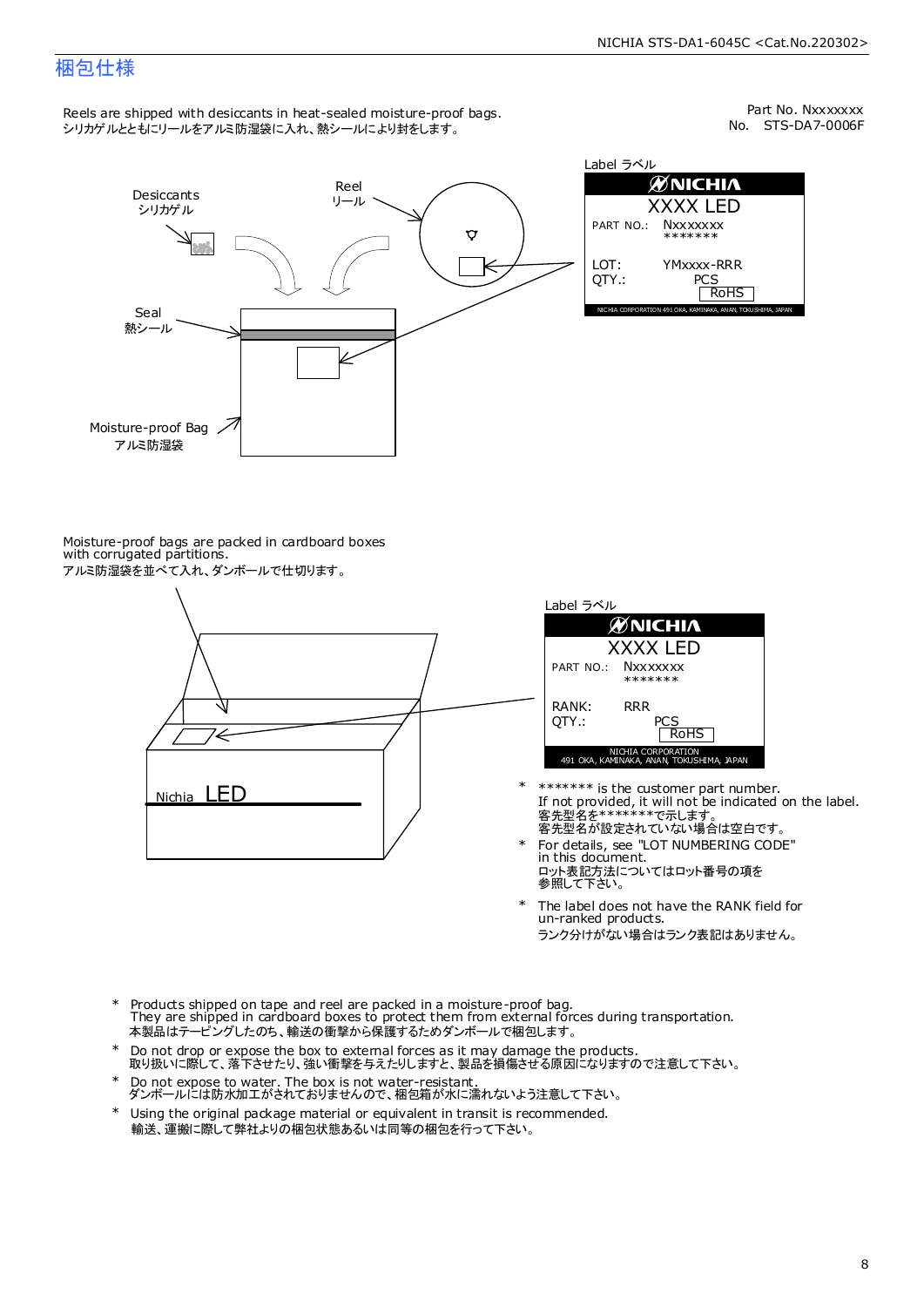### ロット番号

ロット番号は以下のように英数字で表記します。

- YMxxxx RRR
- Y 製造年

| 年    |   |
|------|---|
| 2021 |   |
| 2022 | М |
| 2023 | Ν |
| 2024 | O |
| 2025 | P |
| 2026 |   |

#### M - 製造月

| 月 | м             | 月  | M |
|---|---------------|----|---|
|   |               |    |   |
|   | $\mathcal{P}$ | 8  | 8 |
|   |               | 9  | 9 |
|   |               | 10 | A |
|   |               |    | F |
| 6 | 6             | 12 |   |

xxxx-当社管理番号

RRR-色度ランク、光束ランク、順電圧ランク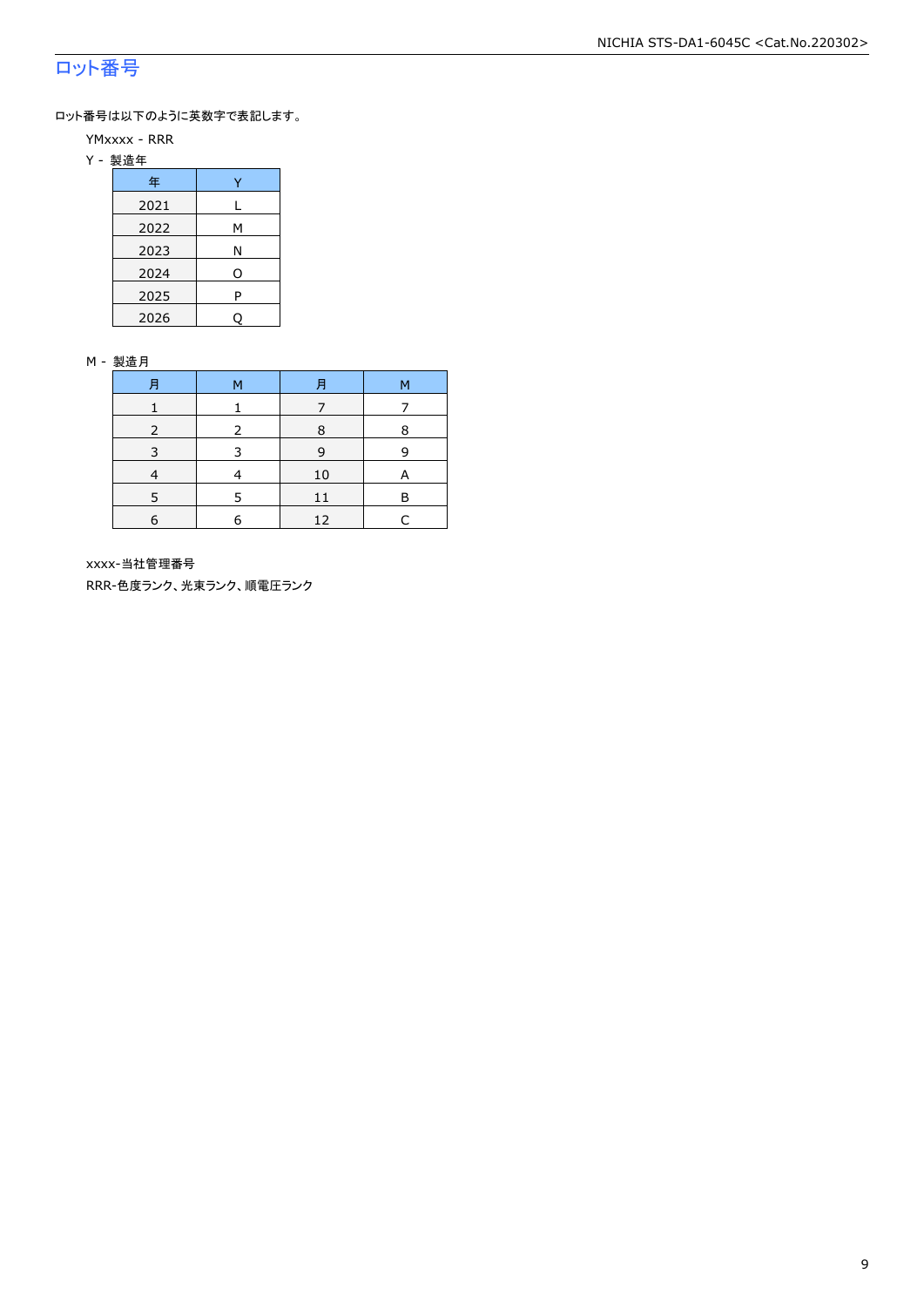### ディレーティング特性

Part No. NJSx572x No. STS-DA7-12834A



#### **Solder Temperature(Cathode Side) vs Allowable Forward Current** はんだ接合部温度**(**カソード側**)-**許容順電流特性



Solder Temperature(Cathode Side)(°C) はんだ接合部温度(カソード側)

#### **Duty Ratio vs Allowable Forward Current** デューティー比**-**許容順電流特性

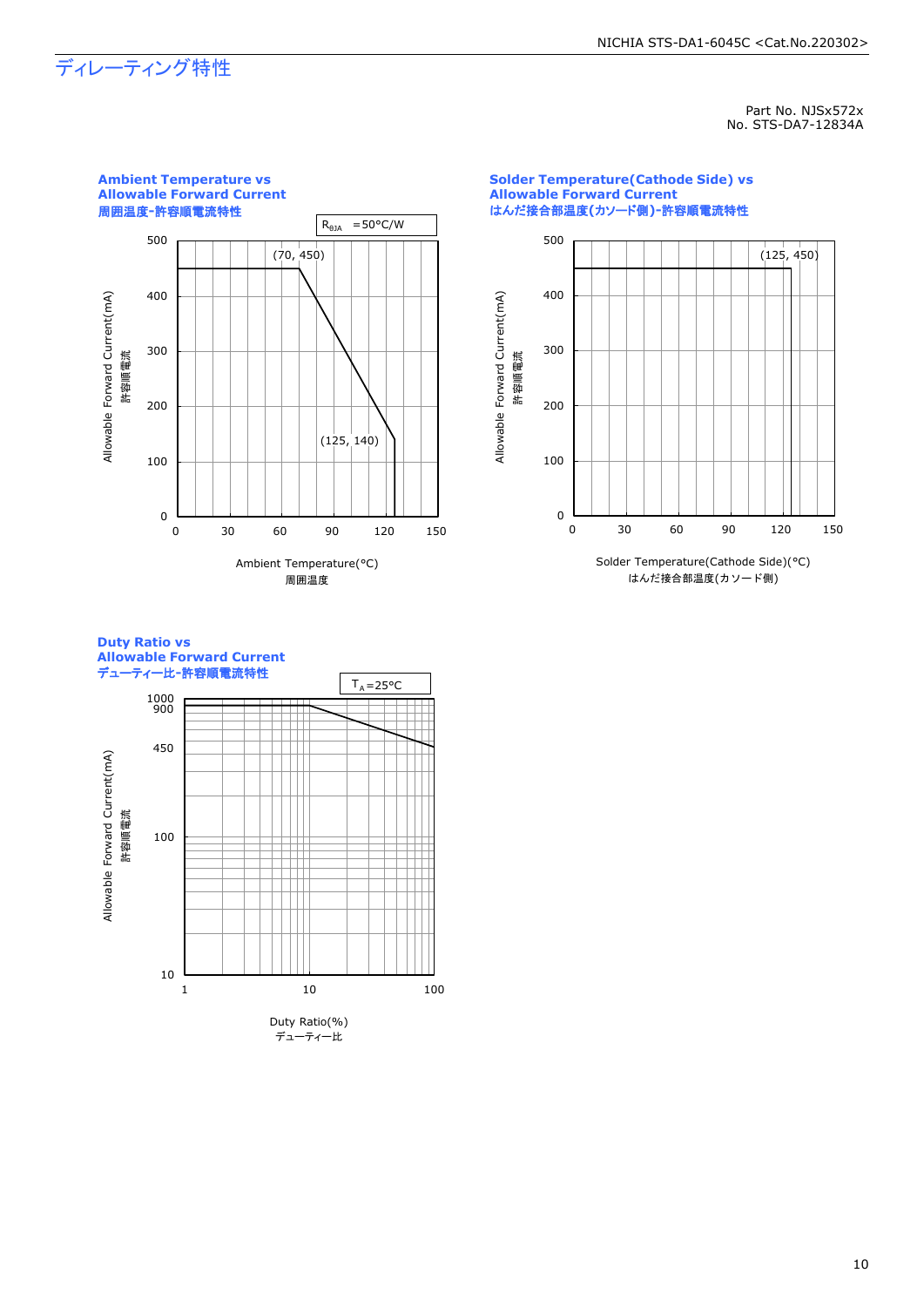#### NICHIA STS-DA1-6045C <Cat.No.220302>

### 光学特性

\* All characteristics shown are for reference only and are not guaranteed. 本特性は参考です。

Part No. NJSA572B No. STS-DA7-16652B



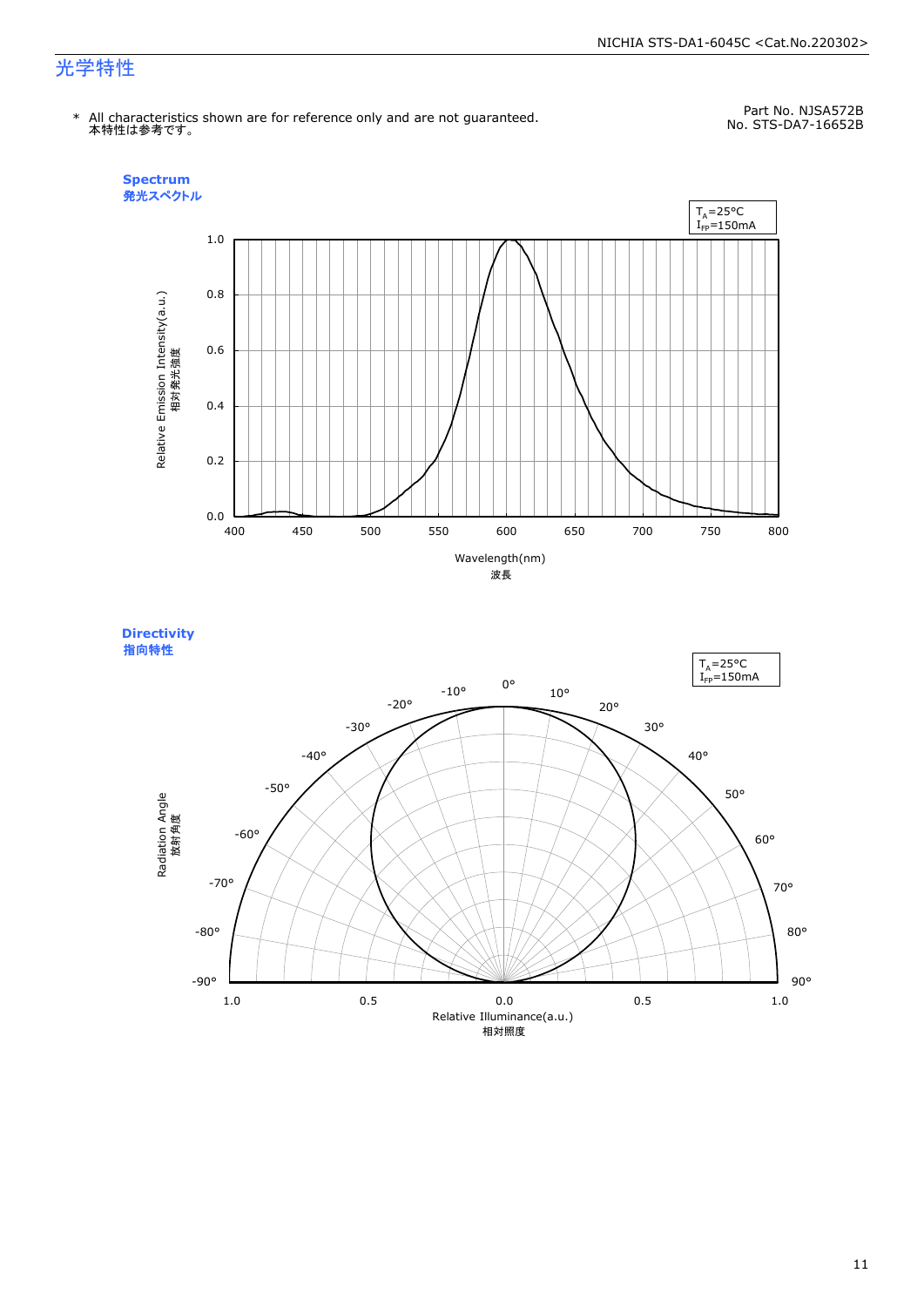### 電流温度特性

\* All characteristics shown are for reference only and are not guaranteed. 本特性は参考です。

Part No. NJSA572B No. STS-DA7-16653C

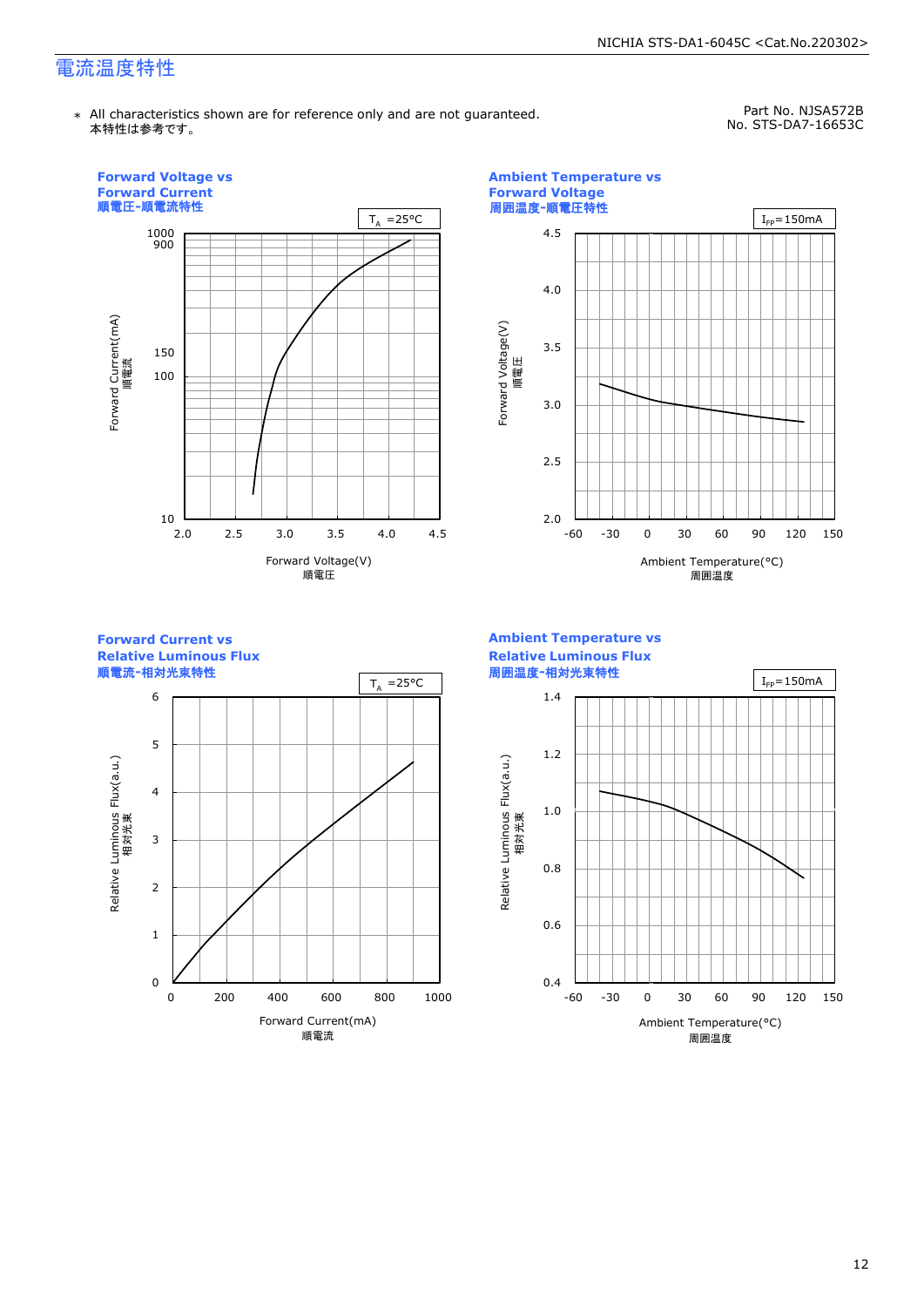### 電流温度特性

\* All characteristics shown are for reference only and are not guaranteed.本特性は参考です。

Part No. NJSA572B No. STS-DA7-16654C



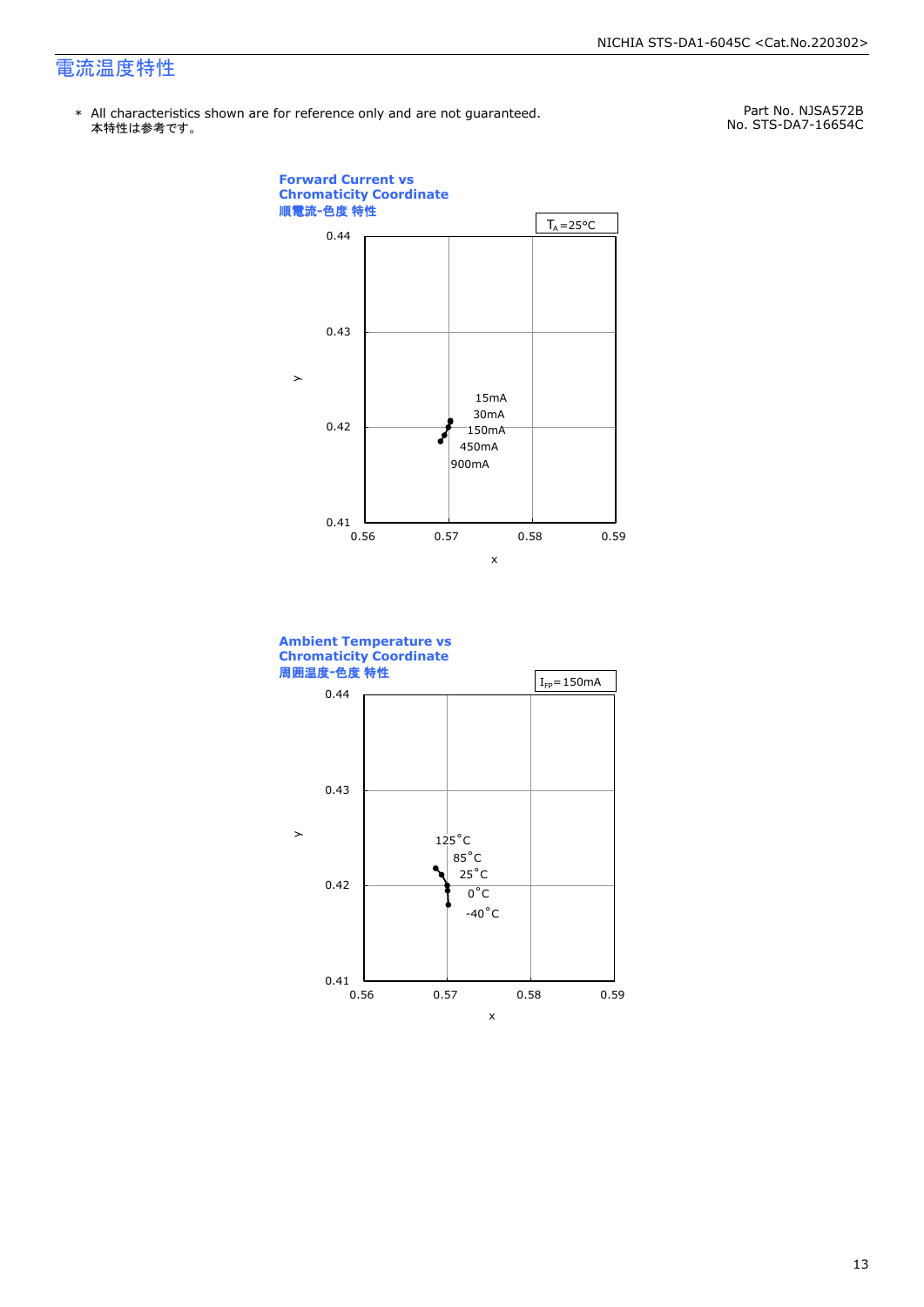### 信頼性

### (1) 試験項目と試験結果

| 試験項目                | 参照規格                            | 試験条件                                                             | 試験時間     | 故障判定<br>基準 No. | 故障数/試験数 |
|---------------------|---------------------------------|------------------------------------------------------------------|----------|----------------|---------|
| はんだ耐熱性<br>(リフローはんだ) | JEITA ED-4701<br>300 301        | T <sub>sld</sub> =260°C, 10秒, 2回<br>(前処理 30°C, 70%, 168 時間)      |          | #1             | 0/22    |
| はんだ付け性              | JEITA ED-4701<br>303 303A       | T <sub>sld</sub> =245±5°C, 5秒<br>鉛フリーはんだ(Sn-3.0Ag-0.5Cu)         |          | #2             | 0/22    |
| 熱衝撃(気相)             |                                 | -40°C(15 分)~125°C(15 分)                                          | 100 サイクル | #1             | 0/22    |
| 温湿度サイクル             | JEITA ED-4701<br>200 203        | 25°C~65°C~-10°C, 90%RH<br>24 時間/1 サイクル<br>(前処理 30℃, 70%, 168 時間) | 10 サイクル  | #1             | 0/22    |
| 高温保存                | JEITA ED-4701<br>200 201        | $T_A = 125$ °C                                                   | 1000 時間  |                | 0/22    |
| 高温高湿保存              | <b>JEITA ED-4701</b><br>100 103 | TA=60°C, RH=90%<br>(前処理 30°C, 70%, 168 時間)                       | 1000 時間  | #1             | 0/22    |
| 低温保存                | JEITA ED-4701<br>200 202        | $T_A = -40^{\circ}C$                                             | 1000 時間  | #1             | 0/22    |
| 連続動作                |                                 | $T_A = 25$ °C, I <sub>F</sub> =450mA<br>試験基板は下記注記参照              | 1000 時間  | #1             | 0/22    |
| 高温連続動作              |                                 | $T_A = 125$ °C, I <sub>F</sub> =140mA<br>試験基板は下記注記参照             | 1000 時間  | #1             | 0/22    |
| 高温高湿連続動作            |                                 | 60°C, RH=90%, IF=300mA<br>試験基板は下記注記参照                            | 1000 時間  | #1             | 0/22    |
| 低温連続動作              |                                 | $T_A = -40$ °C, I <sub>F</sub> =450mA<br>試験基板は下記注記参照             | 1000 時間  | #1             | 0/22    |
| 静雷破壊                | ANSI/ESDA/<br>JEDEC JS-001      | HBM, 8kV, 1.5kΩ, 100pF, 順逆 1 回                                   |          | #1             | 0/22    |

注記:

1) 試験基板:FR4 t=1.6mm、銅箔 t=0.07mm、熱抵抗 RθJA≈50°C/W

2) 測定は LED が常温に戻ってから行います。

### (2) 故障判定基準

| 基準 No. | 項目                  | 条件             | 判定基準            |
|--------|---------------------|----------------|-----------------|
| #1     | 順電圧(VF)             | $I_F = 150$ mA | >初期値×1.1        |
|        | 光束(Φ <sub>ν</sub> ) | $I_F = 150mA$  | <初期値×0.7        |
| #2     | はんだぬれ性              | -              | はんだぬれ面積率が 95%未満 |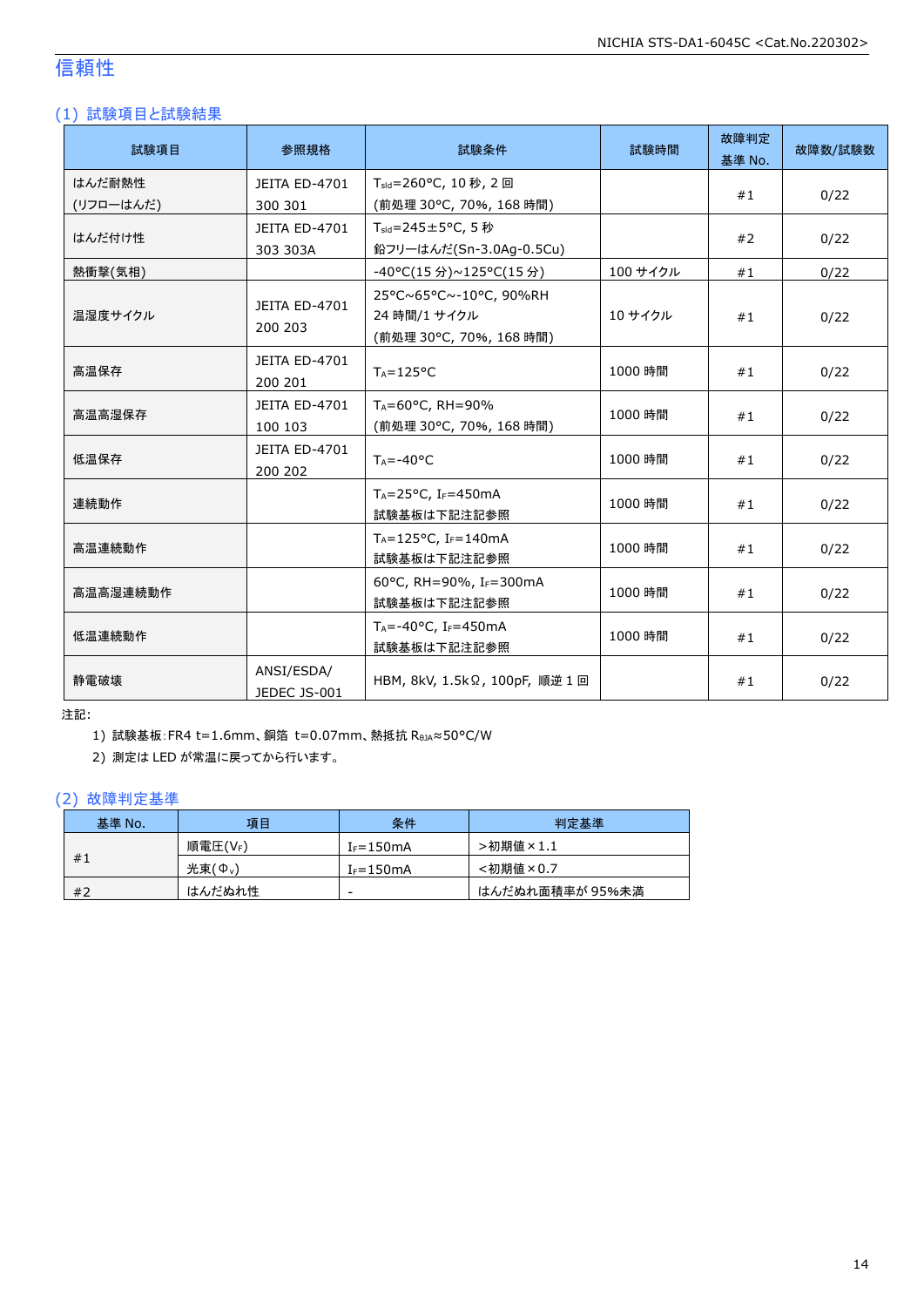### 注意事項

#### (1) 保管

|       | 条件        | 温度                   | 湿度       | 期間        |
|-------|-----------|----------------------|----------|-----------|
|       | アルミ防湿袋開封前 | 30°C 以下              | 90%RH 以下 | 納入日より1年以内 |
| 保管    | アルミ防湿袋開封後 | 30°C 以下              | 70%RH 以下 | 168 時間以内  |
| ベーキング |           | $65 \pm 5^{\circ}$ C | -        | 24 時間以上   |

● 本製品は、MSL3 に相当します。MSL については IPC/JEDEC STD-020 をご確認下さい。

- 本製品は、パッケージに吸収された水分がはんだ付け時の熱で気化膨張することにより、界面の剥離が発生し光学的劣化を起こす可能性があります。そ のためお客様にて実装するまでの、吸湿量を最小限に抑えるため防湿梱包を実施しております。アルミ防湿袋に入っているシリカゲルは吸湿が進むと青 色から赤色へ変色します。
- アルミ防湿袋を開封後は上記の条件を越えないようにはんだ付けを完了下さい。万一未使用の LED が残った場合は、シリカゲル入り密閉容器等で保管 下さい。なお当社防湿袋に戻し、再封印することを推奨します。
- 保管期間を過ぎた場合は、ベーキング処理を施して下さい。また、保管期間内に同封してあるシリカゲルの青色が無くなった場合も、同様にベーキングを お願いします。ベーキングは 1 回までとします。
- 電極部分は、金メッキが施されております。腐食性ガス等を含む雰囲気にさらされますと、メッキ表面が変質し、はんだ付け性に問題が生じる事がありま す。保管時は密閉容器等で保管して下さい。なお当社防湿袋に戻し、再封印することを推奨します。
- メッキ表面への影響は実装後及び実機組み込み後においても、LED 周辺部材からの発生ガスや外部からの侵入ガス成分によって同様の影響を受けま すので、製品設計の際には考慮をして下さい。腐食性ガスは、ダンボールやゴムの他、大気中においても微量に含まれる場合があります。また樹脂部材 にもメッキ表面に影響するハロゲン系物質等が含まれている場合がありますので注意して下さい。
- 実機に使用する部材(パッキン、接着剤など)については、メッキ表面への影響を考慮して、硫黄成分を含有しているものの使用を避けて下さい。メッキの 表面異常は、導通・接続不良に繋がる可能性があります。また、パッキンを使用する場合は、シリコーンゴム材質のものを推奨します。その際、低分子量 のシロキサンによる機器の接点不良に注意して下さい。
- 急激な温度変化のある場所では、結露が起こりますので温度変化の少ない場所に保管して下さい。
- 埃の多い環境での保管は避けて下さい。
- 直射日光や室温を超えるような環境に長期間さらさないで下さい。

#### (2) 使用方法

● LED 毎に絶対最大定格を超えないように回路設計を行って下さい。LED 毎に定電流駆動することを推奨致します。また定電圧駆動する場合は、(A)の回 路は LED の順電圧の影響により LED に流れる電流がばらつく可能性がありますので、(B)の回路を推奨します。



- 本製品は、順方向電流駆動でご使用下さい。また、非点灯時には順逆とも電圧がかからないように配慮下さい。特に逆電圧が連続的に加わる状態は、マ イグレーションを発生させる可能性があり、素子にダメージを与える場合がありますので避けて下さい。長時間使用しない場合は、安全のために必ず主電 源スイッチを切って下さい。
- 本製品は LED の諸特性が安定する定格電流の 10%以上でご使用されることを推奨します。
- 雷サージなどの過電圧が LED に加わらないようにして下さい。
- 二次レンズを使用して集光や拡散を行う場合は、色むらなど問題のないことを十分確認の上での使用をお願い致します。
- 屋外で使用される場合は、十分な防水対策、湿度対策、塩害対策を施してご使用下さい。

#### (3) 取り扱い上の注意

- 素手で本製品を取り扱わないで下さい。表面が汚れ、光学特性に影響を及ぼすことがあります。また場合によっては、製品の変形や断線が起こり、不灯 の原因になることがあります。
- ピンセットで本製品を取り扱う場合は、製品へ過度な圧力を掛けないようにして下さい。樹脂部の傷、欠け、剥がれ、製品の変形や断線が起こり、不灯の 原因となります。
- 本製品を落下させてしまった場合には、製品の変形などが発生することがありますのでご注意下さい。
- 本製品の実装後に基板は積み重ねしないで下さい。実装した基板を重ねると、基板が樹脂部に衝撃を与え樹脂部の傷、欠け、剥がれ、変形・断線、LED 剥がれが発生し、不灯の原因になります。
- 本製品は反射材(白樹脂)塗布量のばらつきにより保護素子部が黒く見えることがありますが、LED の性能には影響ありません。保護素子部は極性判定 には適しませんのでカソードマークをご使用ください。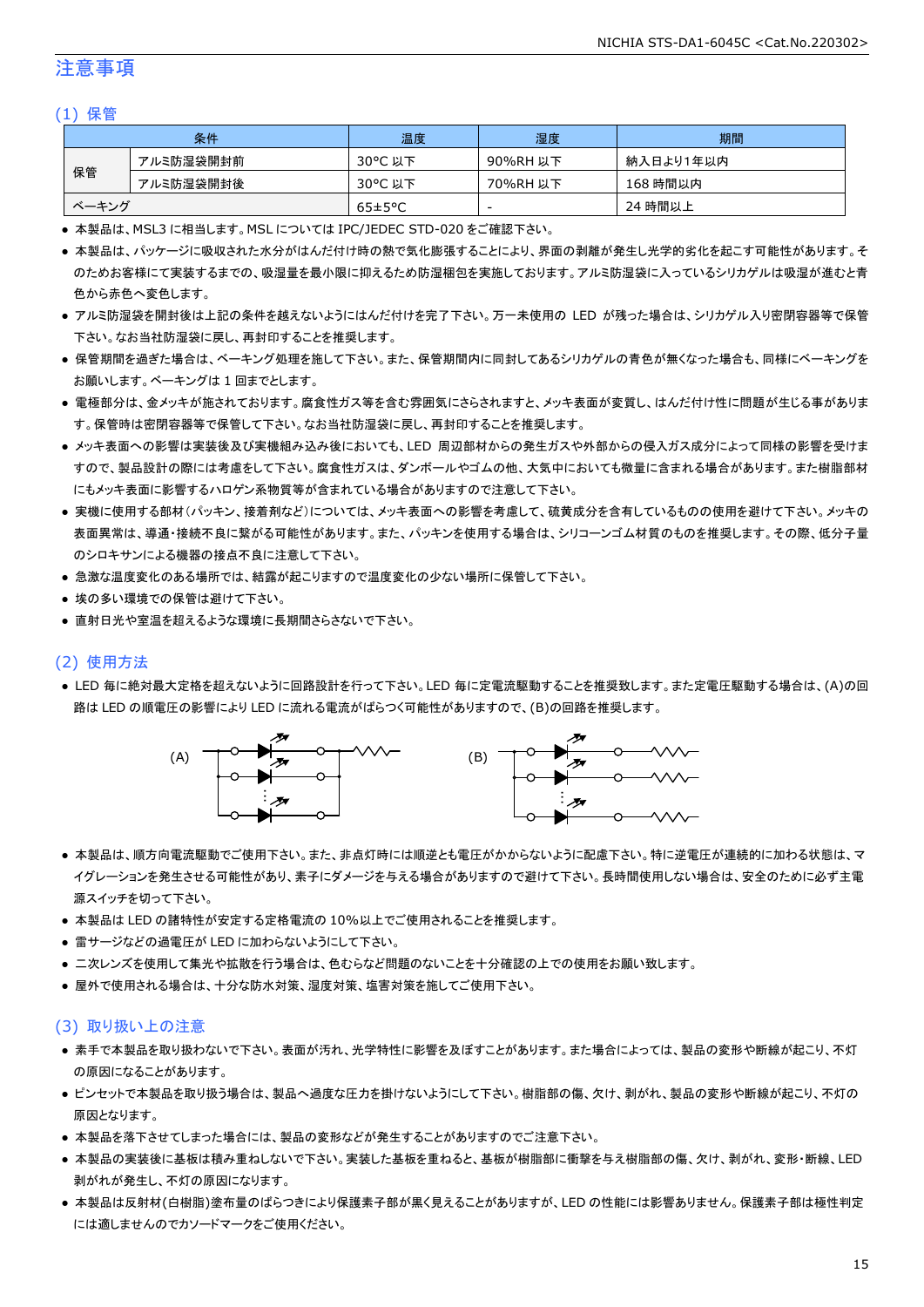#### (4) 設計上の注意

- LED を基板にはんだ付けした後の基板分割工程などで基板が曲がると、パッケージ割れが発生することがありますので基板のたわみやねじりに対して極 力ストレスの加わらないような LED 配置にして下さい。
- 基板分割部では LED の取り付け位置によって機械的ストレスが変化しますので、最もストレスが加わらないような位置に配置して下さい。
- 基板分割時は、手割りを避け、専用治具にて行って下さい。
- LED 周辺で使用する部材(筐体、パッキン、接着剤、2 次レンズ、レンズカバー、グリスなど)から放出された揮発性有機化合物は、LED の発光面を透過す る可能性があります。特に密閉に近い状態では、これらの揮発性有機化合物が熱や光子エネルギーにさらされると変色が起こり LED の光出力が大幅に 低下したり、色ずれが発生する可能性があります。また、空気の循環をよくすることで、光出力の低下や色ズレが改善されることがあります。予め実機点灯 試験による光学評価で異常なきことの確認をお願いします。
- LED の色度等の各種特性は実機の状態、実装、使用条件や経時により変化します。実使用上での特性等の変化につきましては、検証および確認のうえ、 ご使用いただきますようお願いします。

#### (5) 静電気に対する取り扱い

● 本製品は静電気やサージ電圧に敏感で、素子の損傷や信頼性低下を起こすことがあります。取り扱いに際しては、以下の例を参考に静電気対策を十分 行って下さい。

リストストラップ、導電性衣類、導電靴、導電性床材等による電荷の除去

作業区域内の装置、治具等の接地による電荷の除去

- 導電性材料による作業台、保管棚等の設置
- 使用機器(はんだコテなど)、治具、装置類や作業区域内は適切に接地をして下さい。また、実装される機器等についてもサージ対策の実施を推奨しま す。
- 治具、装置類にガラスやプラスチックなどの絶縁体を使用される場合は以下の例を参考に対策を十分行って下さい。

導電性材料による導電化

加湿による帯電防止

除電器(イオナイザ)による電荷の中和

- 本製品を機器に実装後、特性検査をする際には、静電気による損傷の有無も併せて確認して頂くようお願いします。電流を下げて(1mA 以下推奨)順電 圧検査又は発光検査を実施することで、損傷の有無は検出できます。
- 損傷した LED には、順方向の立ち上がり電圧が低下する、低電流で発光しなくなる等の異常が現れます。 不合格判定基準: (VF<2.0V at IF=0.5mA)

### (6) 熱の発生

- 本製品をご使用の際は、熱の発生を考慮して下さい。通電時の素子の温度上昇は、実装する基板の熱抵抗や本製品の集合状態により変化します。熱の 集中を避け、本製品周囲の環境条件により最大ジャンクション温度(TJ)を超えることがないよう配慮下さい。
- 本製品周囲の温度条件(TA)により使用電流を決め放熱等の処理を施して下さい。

### (7) 洗浄

- ぬれた雑巾、ベンジン、シンナーなどで LED を拭かないで下さい。
- 洗浄する場合は、イソプロピルアルコールを使用して下さい。その他の洗浄剤の使用に当たってはパッケージ及び樹脂が侵され不具合発生の原因となる 場合がありますので、問題のないことを十分確認の上での使用をお願い致します。フロン系溶剤については、世界的に使用が規制されています。
- LED に汚れが付着した場合にはイソプロピルアルコールを布に付けて良く絞って汚れを拭き取って下さい。
- 発光面は拭かないで下さい。万が一、発光面を拭く場合はワイヤー変形・封止樹脂へのキズ・色シフト等が発生する恐れがありますので事前検証を十分 行って下さい。
- 超音波洗浄は、基本的には行わないで下さい。やむをえず行う場合は、発振出力や基板の取り付け方により LED への影響が異なりますので、予め実使 用状態で異常のない事を確認の上実施下さい。

### (8) 目の安全性

- 2006 年に国際電気委員会(IEC)からランプ及びランプシステムの光生物学的安全性に関する規格 IEC 62471 が発行され、LED もこの規格の適用範 囲に含められました。一方、2001 年に発行されたレーザー製品の安全に関する規格 IEC 60825-1 Edition1.2 において、LED が適用範囲に含まれて いましたが、2007 年に改訂された IEC 60825-1 Edition2.0 で LED が適用除外されました。但し、国や地域によっては、依然として IEC 60825-1 Edition1.2 と同等規格を採用し、LED が適用範囲に含められています。これらの国や地域向けには、ご注意下さい。IEC62471 によって分類される LED のリスクグループは、放射束や発光スペクトル、指向性などによって異なり、特に青色成分を含む高出力ではリスクグループ 2 に相当する場合もあり ます。LED の出力を上げたり、LED からの光を光学機器にて集光したりするなどした状態で、直視しますと眼を痛めることがありますので、ご注意下さい。
- 点滅光を見つづけると光刺激により不快感を覚えることがありますのでご注意下さい。又、機器に組み込んでご使用される場合は、光刺激などによる第三 者への影響をご配慮下さい。